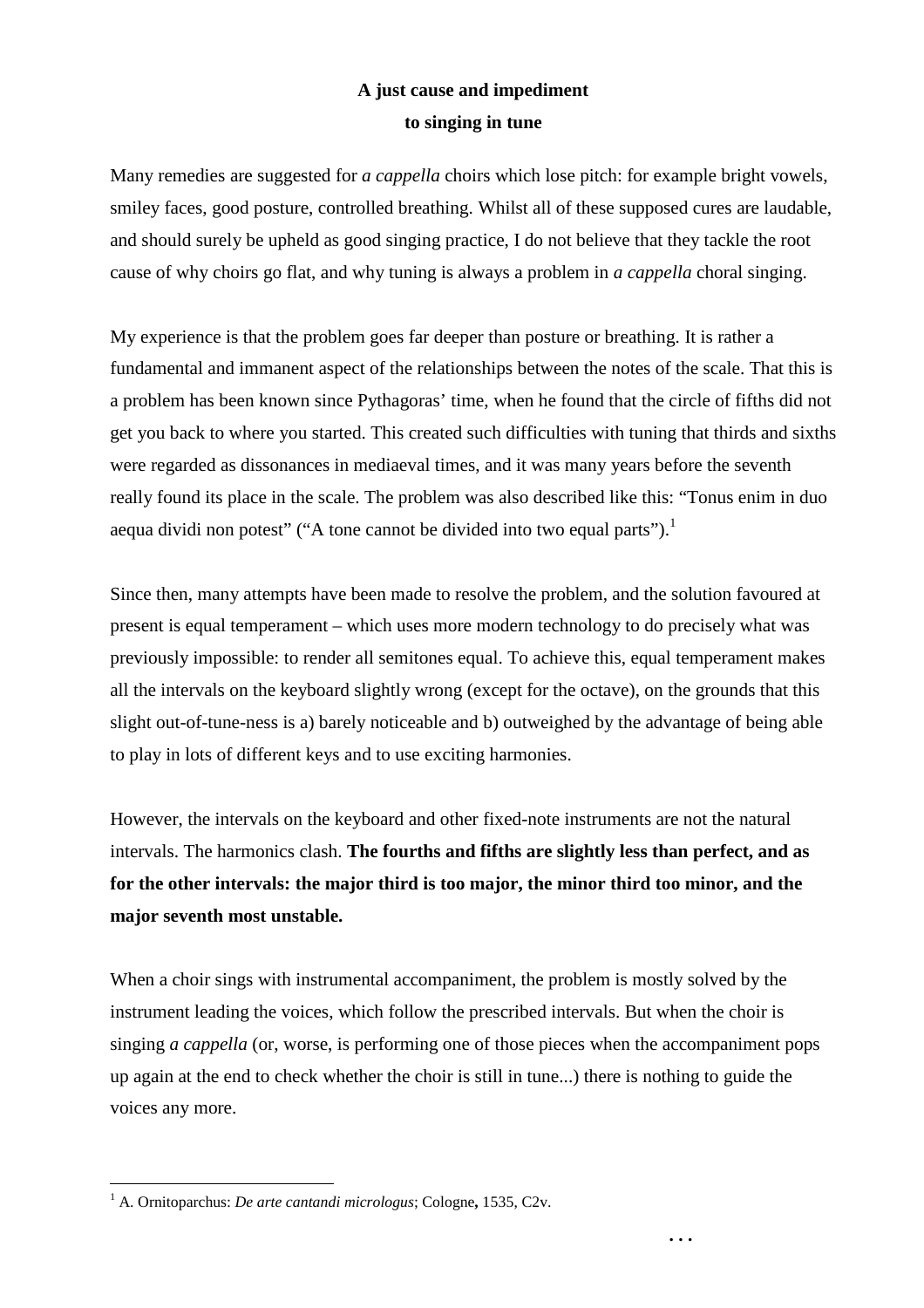It is perhaps possible to try and force the *a cappella* voices to stick to the notes dictated by the keyboard, but ultimately the choir will want to do what comes naturally, and that is not to sing in equal temperament. **Instead, the singers listen to and are guided by one another.** The voices will want to follow natural harmonics and natural intervals. This natural system of tuning is known as "just intonation". In German, it is called "reine" or "pure" intonation.

Left to itself, a major chord will be sung with the third slightly below that on the keyboard; a minor one with the third slightly higher. Because the harmonics no longer clash, the choral sound is much more wholesome.

Example 1:



But the problems come when a note which fulfils a particular function in one chord fulfils a different function in relation to the next chord. In example 1, the third at the top of the first chord of a perfect cadence "Amen" is also a leading note to the tonic in the next chord. And when we think melodically, rather than harmonically, we tend to sing a leading note slightly high: somehow, it makes the melody sound brighter. We expect the interval in the melody between the leading note and the tonic to be "narrow". If, however, the F# in the example has been sung naturally as a just intonation third, singing a narrow interval to the G will produce a flat G.

So the choir is left with several choices: to try to sing *a cappella* in equal temperament – pretty much an impossible task; to sing the third naturally and risk being flat on the tonic; to sing the third a bit higher, making it clash with the harmonics of the rest of the chord; or to make the interval from the (flat) leading note to the tonic a bit bigger.

I believe the latter solution is the best one for this simple problem. Both notes then fit in with the underlying harmonies and the harmonics; it is quite simply the "natural" way to sing. All the director needs to do is to draw awareness to the sopranos' need to sing a "large" semitone, and they will get to where they want to go.

**. . .**

- 2 -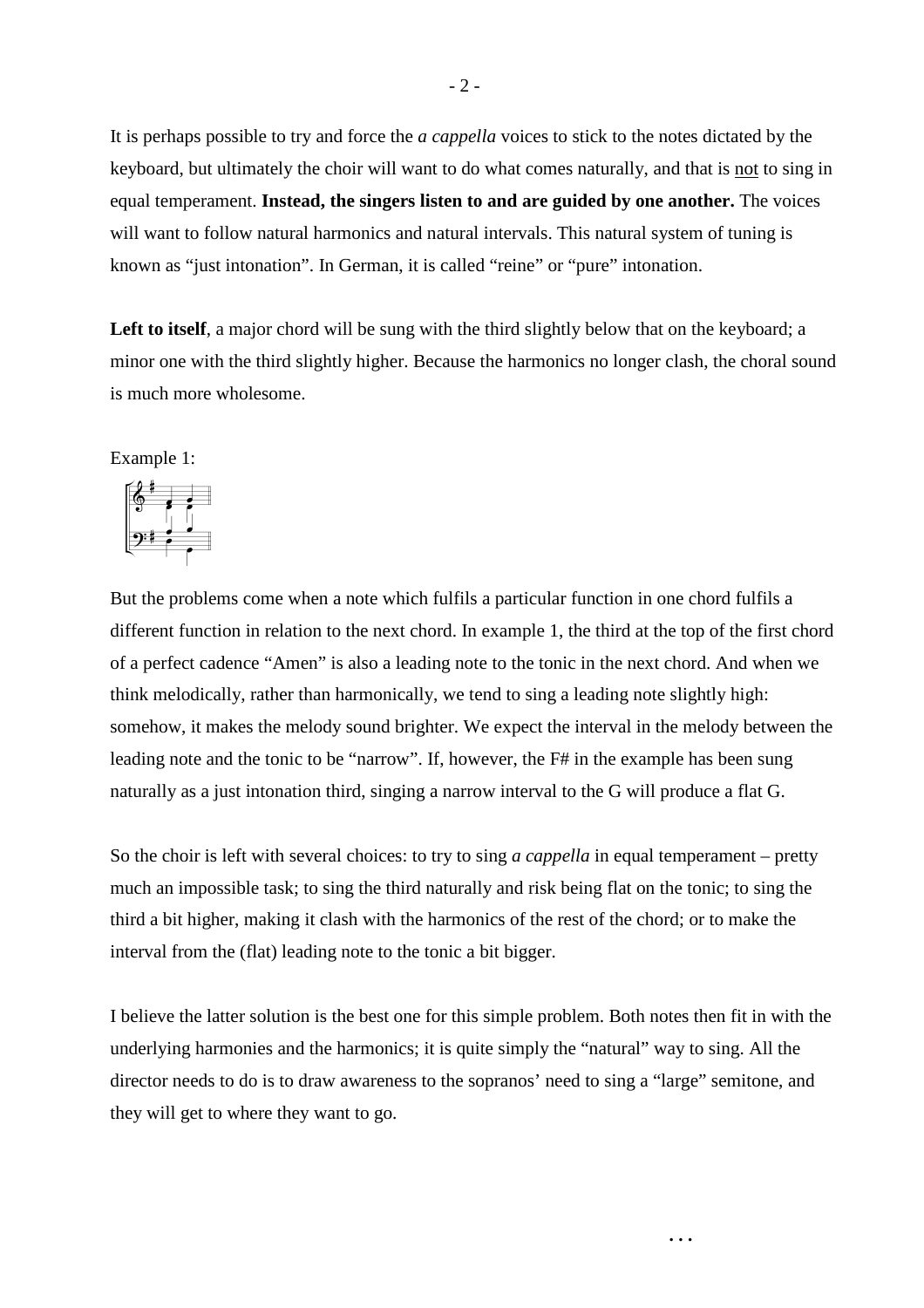Example 2:



Another example: the opening of Loosemore's *O Lord, increase our faith* (example 2). When I was singing the tenor part of this piece in a choir recently, I observed how the sopranos were going flat in the first two bars when all four parts were singing. This was because they were naturally taking the G# as a third rather than a leading note, and failing to get back up to the A again. The director also noticed the problem, stopped the piece and had the sopranos sing the section on their own – and now they stayed in tune, since their intervals **were melodic** and not affected by the harmonies provided by the other voices. But when they sang the passage again with the other parts, the problem naturally returned. The solution: once they learn that the semitone back up has to be a "big" semitone, the problem is resolved.

I have taken two examples of the tension when the same note functions as a third and a seventh; similar problems exist of course **with other intervals**.

Obviously, these are simple examples, and things quickly become very complicated, since any note in one chord will have its particular function and a specific relationship to the next chord – all the more so in music which modulates all over the place or uses rich harmonies. So how can a choir cope with the complexities of these relationships and stay in tune?

I don't believe it is possible for a choir to work out or be taught every interval of a piece in this way; choir members are alert, intelligent and interested members of society, but cannot be expected to analyse all the harmonic relationships so that they can cope with tuning problems on their own. Nor is this necessary. What is rather necessary is that the director is aware of the pitfalls of intonation. He or she can then advise the choir to make a certain interval larger or smaller as required – with a brief explanation of why this is the case. Sometimes it is sufficient to focus on one recurring interval. For example, when my choir performed Pearsall's *In dulci jubilo*  last Christmas, I made sure that the choir took the third of the melody slightly higher throughout, and we stayed perfectly in tune.

**. . .**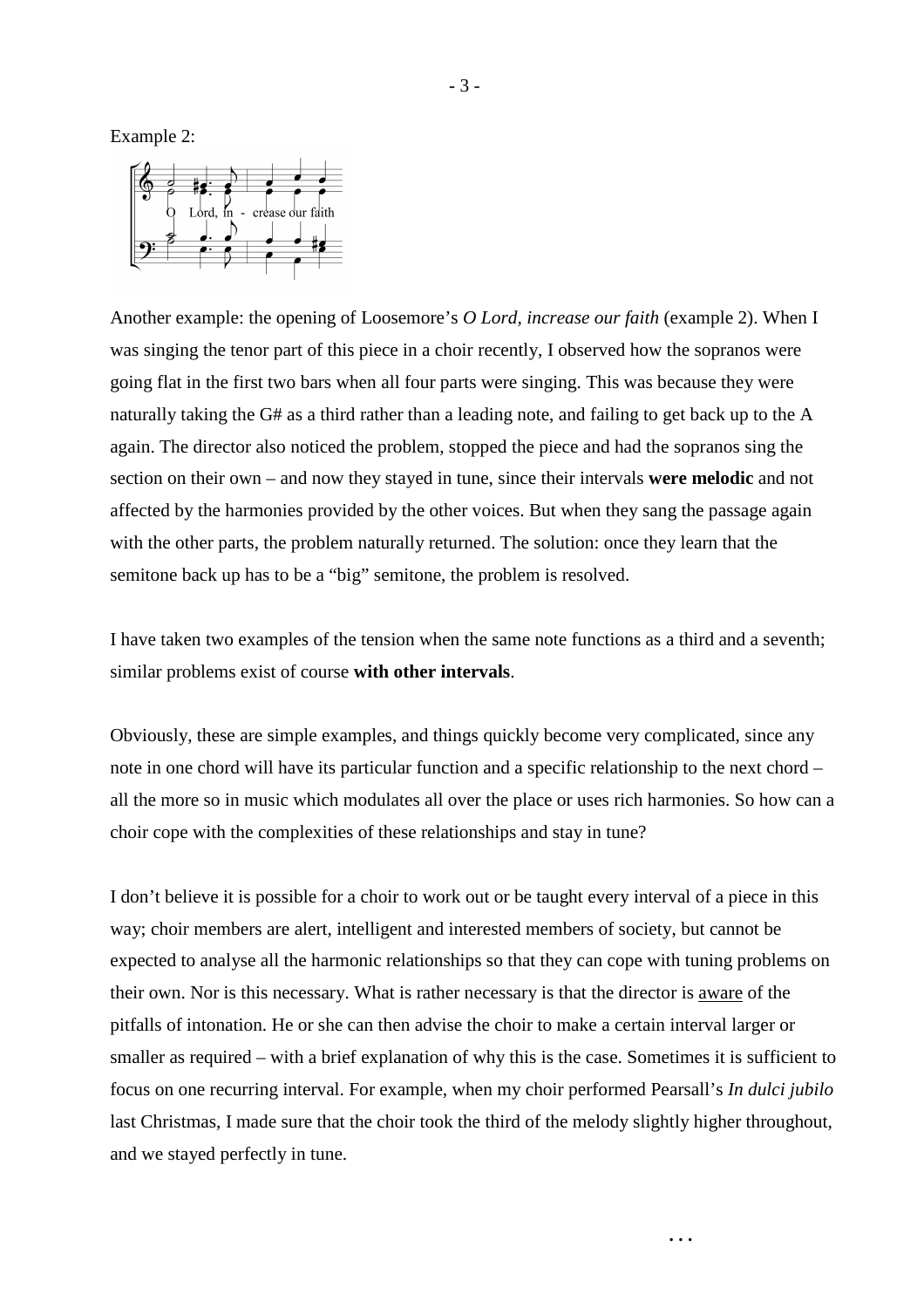I myself have sung in many choirs since I was a small boy, but had never heard of just intonation until 35 years into my choral singing career (and 15 years after I started directing choirs).

The question I ask myself is: why is something so fundamental not generally known and taught? Ross Duffin begins his book *How Equal Temperament Ruined Harmony (and Why You Should Care)* with an anecdote about one of the world's leading orchestral conductors who couldn't get a chord progression played "in tune" by his orchestra and, being ignorant of the effects of equal temperament, couldn't understand why. I actually found the anecdote rather reassuring: whilst musicians are taught that equal temperament exists, and possibly also told that other temperaments used to be used, no-one seems to teach the implications of such intervallic distortion for practical music-making. I was clearly in good company during my many years of ignorance.

And yet, like many singers with a good sense of pitch, I was actually acutely aware of the distortions of equal temperament the whole time. I intuitively knew when to sing a larger or smaller interval; it came naturally to me and I didn't even realise I was doing it. But I couldn't teach it to others until I had some self-awareness and theoretical grounding.

I gained this theoretical underpinning by chance a few years ago when I stumbled on a book called *Just Intonation in Choral Singing*<sup>2</sup> . I simply devoured it and found that it expressed and explained everything I already knew but didn't know how to say. Some of the maths was a bit complicated for me, but the upshot was that I now consciously understood why people sing intervals wrongly, and how this impacts on a choir's tuning.

I am now able to teach my choir<sup>3</sup> to sing the intervals which will keep it in tune. I am not saying we never go out of tune any more, and some tonally complex works (like Britten's *The Evening Primrose*) still defeat us, but we can now sing entire *a cappella* concerts and remain bang on throughout. And if we do go out of tune, I can usually pinpoint an interval where a brief loss of concentration or a lack of awareness took us out.

**. . .**

 $\overline{a}$ 

 $2^{2}$  Before you get too excited, you should know that I found it in the Staatsbibliothek in Berlin, and that it is in German and is actually called *Die reine Intonation im Chorgesang* by Bettina Gratzki, Bonn, 1993, 300 pp.

<sup>&</sup>lt;sup>3</sup> The Embassy Singers in Berlin, Germany: www.embassysingers.de